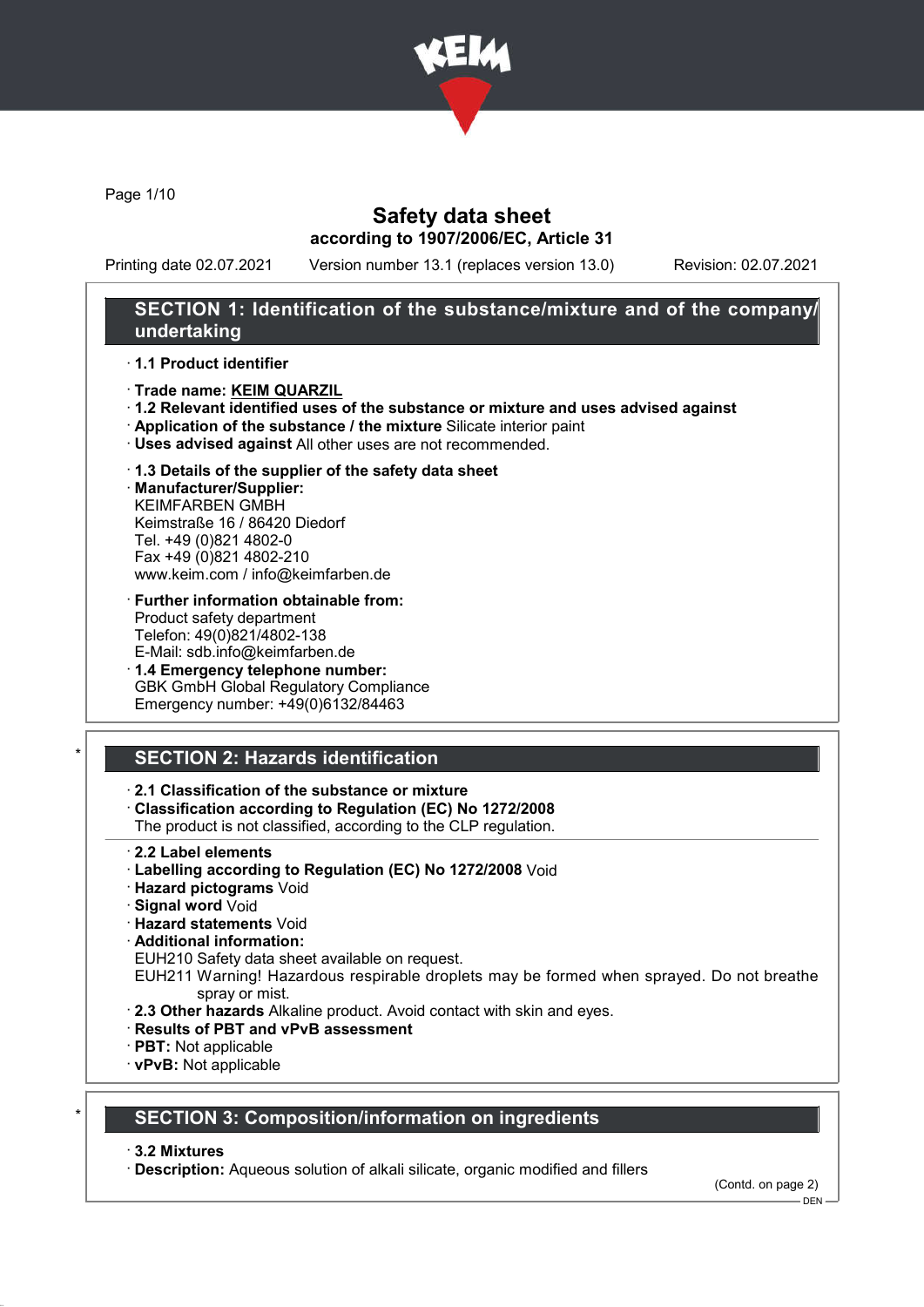

Page 2/10

## Safety data sheet according to 1907/2006/EC, Article 31

Printing date 02.07.2021 Version number 13.1 (replaces version 13.0) Revision: 02.07.2021

(Contd. of page 1)

#### Trade name: KEIM QUARZIL

#### Dangerous components:

CAS: 13463-67-7 EINECS: 236-675-5 Index number: 022-006-00-2 Reg.nr.: 01-2119486799-10 xxxx

titanium dioxide [in powder form containing 1 % or more 2.5-10% of particles with aerodynamic diameter  $\leq 10 \text{ }\mu\text{m}$ ] **Carc. 2, H351** 

Additional information: For the wording of the listed hazard phrases refer to section 16.

### SECTION 4: First aid measures

#### · 4.1 Description of first aid measures

- · General information:
- No special measures required.

When seeing the doctor we suggest to present this safety data sheet.

- · After inhalation: Supply fresh air; consult doctor in case of complaints.
- · After skin contact:

Immediately wash with water and soap and rinse thoroughly.

Do not use solvents or thinners.

If skin irritation continues, consult a doctor.

· After eye contact:

Rinse opened eye for several minutes under running water. Then consult a doctor.

· After swallowing:

Rinse mouth and throat well with water.

Do not induce vomiting; call for medical help immediately.

- · 4.2 Most important symptoms and effects, both acute and delayed
- No further relevant information available.
- · 4.3 Indication of any immediate medical attention and special treatment needed No further relevant information available.

### SECTION 5: Firefighting measures

- · 5.1 Extinguishing media
- · Suitable extinguishing agents:
- Product itself does not burn. Co-ordinate fire-fighting measures to the fire surroundings.
- · 5.2 Special hazards arising from the substance or mixture
- No further relevant information available.
- · 5.3 Advice for firefighters
- · Specila protective equipment: Wear self-contained respiratory protective device.
- · Additional information
- Dispose of fire debris and contaminated fire fighting water in accordance with official regulations. In case of fire do not breathe smoke, fumes and vapours.

(Contd. on page 3)

 $-$  DEN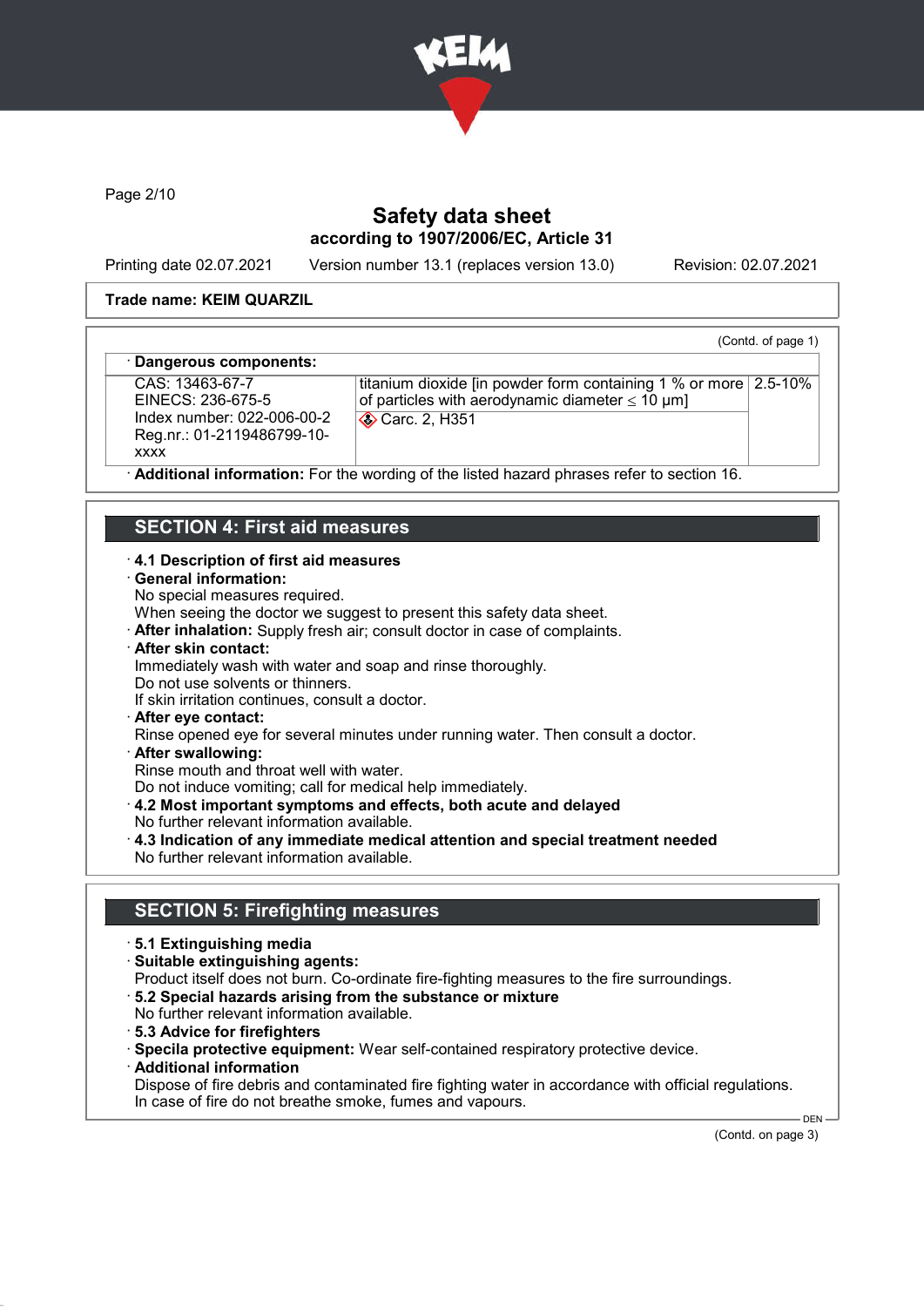

Page 3/10

### Safety data sheet according to 1907/2006/EC, Article 31

Printing date 02.07.2021 Version number 13.1 (replaces version 13.0) Revision: 02.07.2021

Trade name: KEIM QUARZIL

(Contd. of page 2)

### SECTION 6: Accidental release measures

· 6.1 Personal precautions, protective equipment and emergency procedures Respect the protection rules (see section 7 a. 8). Avoid contact with skin and eyes. Ensure adequate ventilation Particular danger of slipping on leaked/spilled product. · 6.2 Environmental precautions: Do not allow product to reach soil, sewage system or any water course. Follow local governmental rules and regulations. · 6.3 Methods and material for containment and cleaning up: Absorb with liquid-binding material (sand, diatomite, acid binders, universal binders, sawdust). Dispose of the material collected according to regulations. Clear contaminated areas thoroughly. 6.4 Reference to other sections See Section 7 for information on safe handling. See Section 8 for information on personal protection equipment. See Section 13 for disposal information.

## SECTION 7: Handling and storage

- · 7.1 Precautions for safe handling Keep receptacles tightly sealed.
- Avoid contact with skin and eyes.
- Do not inhale aerosols.

See item 8 (8.2) for information about suitable protective equipment and technical precautions. Respect the protection rules.

Information about fire - and explosion protection: The product is not flammable.

No special measures required.

- · 7.2 Conditions for safe storage, including any incompatibilities
- · Storage:
- · Requirements to be met by storerooms and receptacles: Store only in unopened original receptacles. Keep in the original containers in a cool and dry place.
- · Information about storage in one common storage facility: Do not store together with acids.
- · Further information about storage conditions:
- Protect from frost.
- Protect from heat and direct sunlight.
- Store in a cool place.
- Storage class: 12
- · 7.3 Specific end use(s) No further relevant information available.

(Contd. on page 4)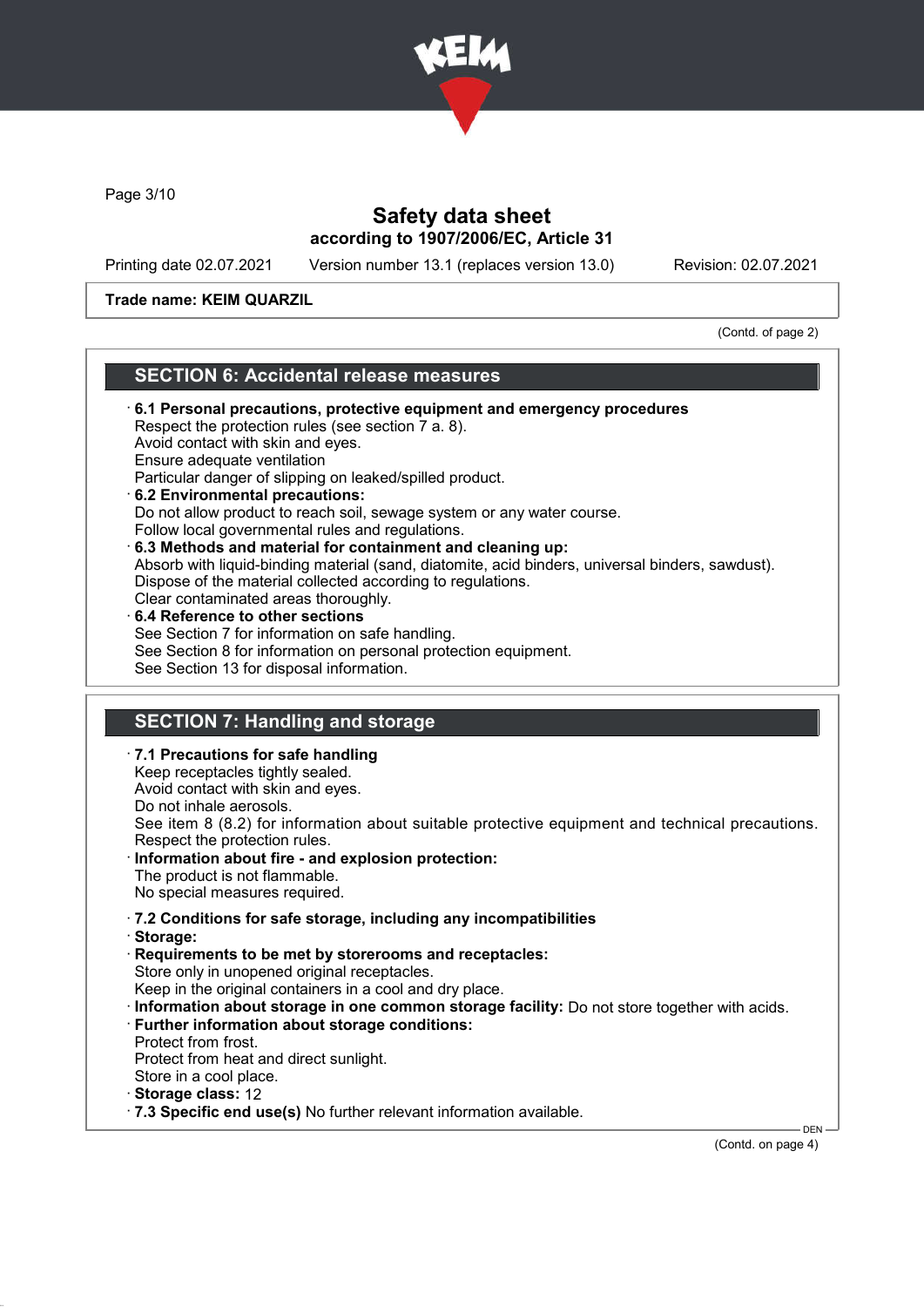

Page 4/10

## Safety data sheet according to 1907/2006/EC, Article 31

Printing date 02.07.2021 Version number 13.1 (replaces version 13.0) Revision: 02.07.2021

Trade name: KEIM QUARZIL

(Contd. of page 3)

| 8.1 Control parameters                                                                                                     |                                                                                                                                                                                                                                                                                                                                                               |  |
|----------------------------------------------------------------------------------------------------------------------------|---------------------------------------------------------------------------------------------------------------------------------------------------------------------------------------------------------------------------------------------------------------------------------------------------------------------------------------------------------------|--|
| · Ingredients with limit values that require monitoring at the workplace:                                                  |                                                                                                                                                                                                                                                                                                                                                               |  |
| 13463-67-7 titanium dioxide [in powder form containing 1 % or more of particles with<br>aerodynamic diameter $\leq 10$ µm] |                                                                                                                                                                                                                                                                                                                                                               |  |
|                                                                                                                            | AGW (Germany) Long-term value: 1.25* 10** mg/m <sup>3</sup><br>2(II);*alveolengängig**einatembar; AGS, DFG                                                                                                                                                                                                                                                    |  |
|                                                                                                                            | Additional information: The lists valid during the making were used as basis.                                                                                                                                                                                                                                                                                 |  |
| 8.2 Exposure controls                                                                                                      |                                                                                                                                                                                                                                                                                                                                                               |  |
|                                                                                                                            | · Individual protection measures, such as personal protective equipment                                                                                                                                                                                                                                                                                       |  |
|                                                                                                                            | · General protective and hygienic measures:                                                                                                                                                                                                                                                                                                                   |  |
| Avoid contact with the eyes and skin.                                                                                      |                                                                                                                                                                                                                                                                                                                                                               |  |
| Do not inhale aerosols.                                                                                                    |                                                                                                                                                                                                                                                                                                                                                               |  |
|                                                                                                                            | Wash hands before breaks and at the end of work.                                                                                                                                                                                                                                                                                                              |  |
|                                                                                                                            | Immediately remove all soiled and contaminated clothing.                                                                                                                                                                                                                                                                                                      |  |
| <b>Respiratory protection:</b>                                                                                             |                                                                                                                                                                                                                                                                                                                                                               |  |
|                                                                                                                            | Use suitable respiratory protective device only when aerosol or mist is formed.                                                                                                                                                                                                                                                                               |  |
| Filter: P                                                                                                                  |                                                                                                                                                                                                                                                                                                                                                               |  |
| · Hand protection Protective gloves                                                                                        |                                                                                                                                                                                                                                                                                                                                                               |  |
| <b>Material of gloves</b>                                                                                                  |                                                                                                                                                                                                                                                                                                                                                               |  |
| suitable material e.g.:                                                                                                    |                                                                                                                                                                                                                                                                                                                                                               |  |
| Nitrile impregnated cotton-gloves<br>PVC or PE gloves                                                                      |                                                                                                                                                                                                                                                                                                                                                               |  |
|                                                                                                                            | Recommended thickness of the material: $\geq 0.5$ mm                                                                                                                                                                                                                                                                                                          |  |
| Natural rubber, NR                                                                                                         |                                                                                                                                                                                                                                                                                                                                                               |  |
|                                                                                                                            | Recommended thickness of the material: $\geq 0.6$ mm                                                                                                                                                                                                                                                                                                          |  |
| Penetration time of glove material                                                                                         | The selection of the suitable gloves does not only depend on the material, but also on further marks<br>of quality and varies from manufacturer to manufacturer. As the product is a preparation of several<br>substances, the resistance of the glove material can not be calculated in advance and has therefore<br>to be checked prior to the application. |  |
|                                                                                                                            | Value for the permeation: level $\geq 6$ (480 min)                                                                                                                                                                                                                                                                                                            |  |
| is recommended.                                                                                                            | The determined penetration times according to EN 16523-1:2015 are not performed under practical<br>conditions. Therefore a maximum wearing time, which corresponds to 50% of the penetration time,                                                                                                                                                            |  |
| has to be observed.                                                                                                        | The exact break trough time has to be found out by the manufacturer of the protective gloves and                                                                                                                                                                                                                                                              |  |
|                                                                                                                            | Eye/face protection Goggles recommended during refilling                                                                                                                                                                                                                                                                                                      |  |
|                                                                                                                            | <b>Body protection: Protective work clothing</b>                                                                                                                                                                                                                                                                                                              |  |
| <b>Environmental exposure controls</b>                                                                                     |                                                                                                                                                                                                                                                                                                                                                               |  |
| See Section 12 and 6.2                                                                                                     |                                                                                                                                                                                                                                                                                                                                                               |  |
|                                                                                                                            | No further relevant information available.<br><b>DEN</b>                                                                                                                                                                                                                                                                                                      |  |

(Contd. on page 5)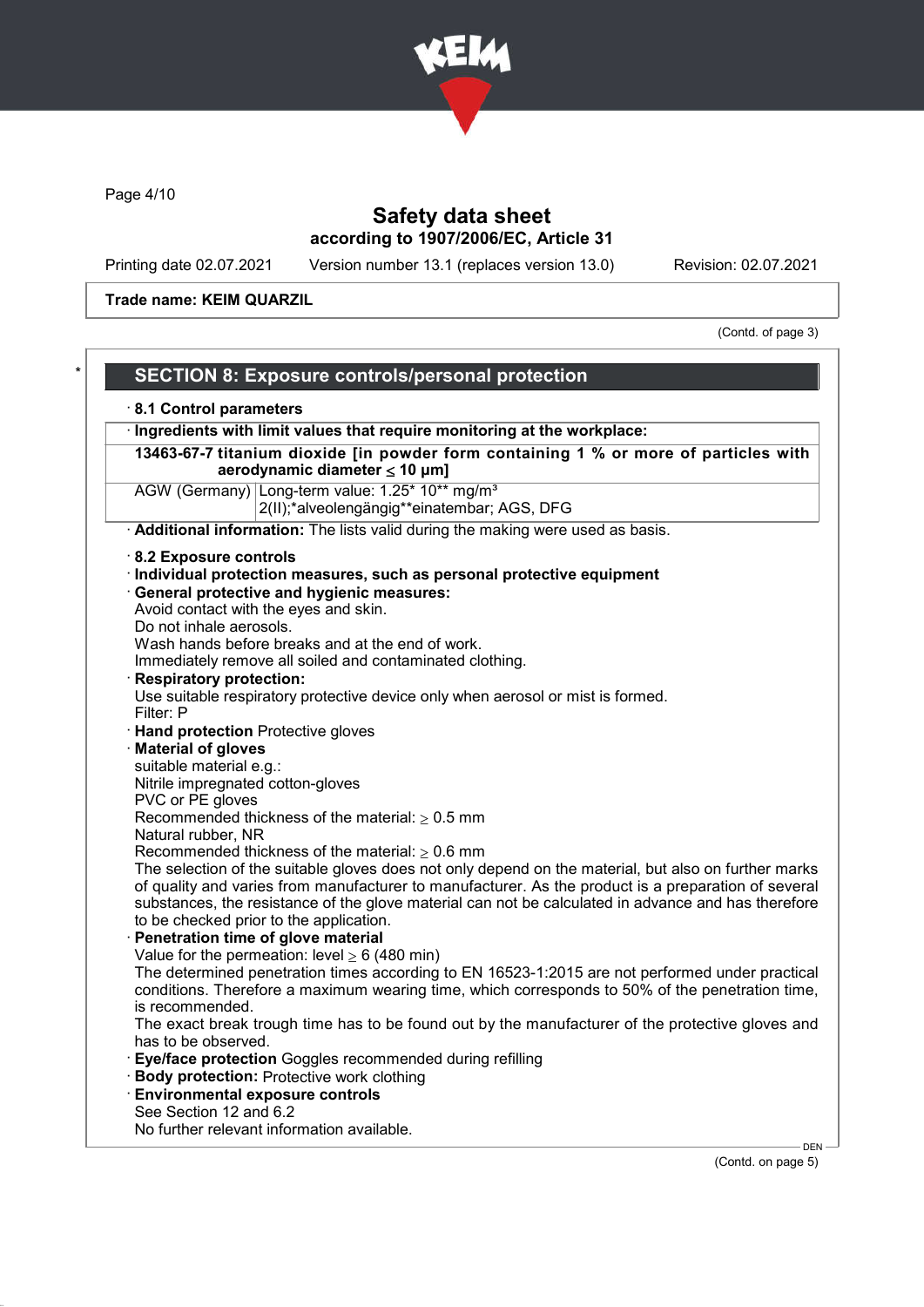

Page 5/10

## Safety data sheet according to 1907/2006/EC, Article 31

Printing date 02.07.2021 Version number 13.1 (replaces version 13.0) Revision: 02.07.2021

Trade name: KEIM QUARZIL

(Contd. of page 4)

| <b>SECTION 9: Physical and chemical properties</b>        |                                                |  |
|-----------------------------------------------------------|------------------------------------------------|--|
| 9.1 Information on basic physical and chemical properties |                                                |  |
| <b>General Information</b>                                |                                                |  |
| · Colour:                                                 | Different, according to colouring.             |  |
| · Odour:                                                  | Characteristic                                 |  |
| Odour threshold:                                          | Not determined                                 |  |
| · Melting point/freezing point:                           | Not determined                                 |  |
| Boiling point or initial boiling point and                |                                                |  |
| boiling range                                             | >100 °C                                        |  |
| · Flammability                                            | Not applicable                                 |  |
| <b>Lower and upper explosion limit</b>                    |                                                |  |
| · Lower:                                                  | Not applicable                                 |  |
| $\cdot$ Upper:                                            | Not applicable                                 |  |
| · Flash point:                                            | Not applicable                                 |  |
| · Auto-ignition temperature:                              | Product is not selfigniting.                   |  |
| · Decomposition temperature:                              | Not determined                                 |  |
| pH at 20 °C                                               | $11.4*$                                        |  |
| · Viscosity:                                              |                                                |  |
| <b>Kinematic viscosity</b>                                | Not determined                                 |  |
| Dynamic at 20 °C:                                         | 1300-1600* mPas                                |  |
| · Solubility                                              |                                                |  |
| · water:                                                  | Miscible                                       |  |
| · Partition coefficient n-octanol/water (log              |                                                |  |
| value)                                                    | Not applicable                                 |  |
| · Vapour pressure at 20 °C:                               | $~23$ hPa                                      |  |
| Density and/or relative density                           |                                                |  |
| Density at 20 °C:                                         | 1.4-1.5 $*$ g/cm <sup>3</sup>                  |  |
| · Relative density                                        | Not determined                                 |  |
| · Vapour density                                          | Not applicable.                                |  |
| ⋅ 9.2 Other information                                   | * The values are for freshly produced material |  |
|                                                           | and may change with the time.                  |  |
| · Appearance:                                             |                                                |  |
| $\cdot$ Form:                                             | Pasty                                          |  |
| Important information on protection of health             |                                                |  |
| and environment, and on safety.                           |                                                |  |
| · Ignition temperature:                                   | Not determined                                 |  |
| <b>Explosive properties:</b>                              | Product does not present an explosion hazard.  |  |
| · Solvent content:                                        |                                                |  |
| $\cdot$ VOC (EC)                                          | 0.02%                                          |  |
| <b>Change in condition</b>                                |                                                |  |
| Softening point/range                                     |                                                |  |
| <b>Oxidising properties:</b>                              | Not applicable                                 |  |
| <b>Evaporation rate</b>                                   | Not applicable.                                |  |
|                                                           | (Contd. on page 6)                             |  |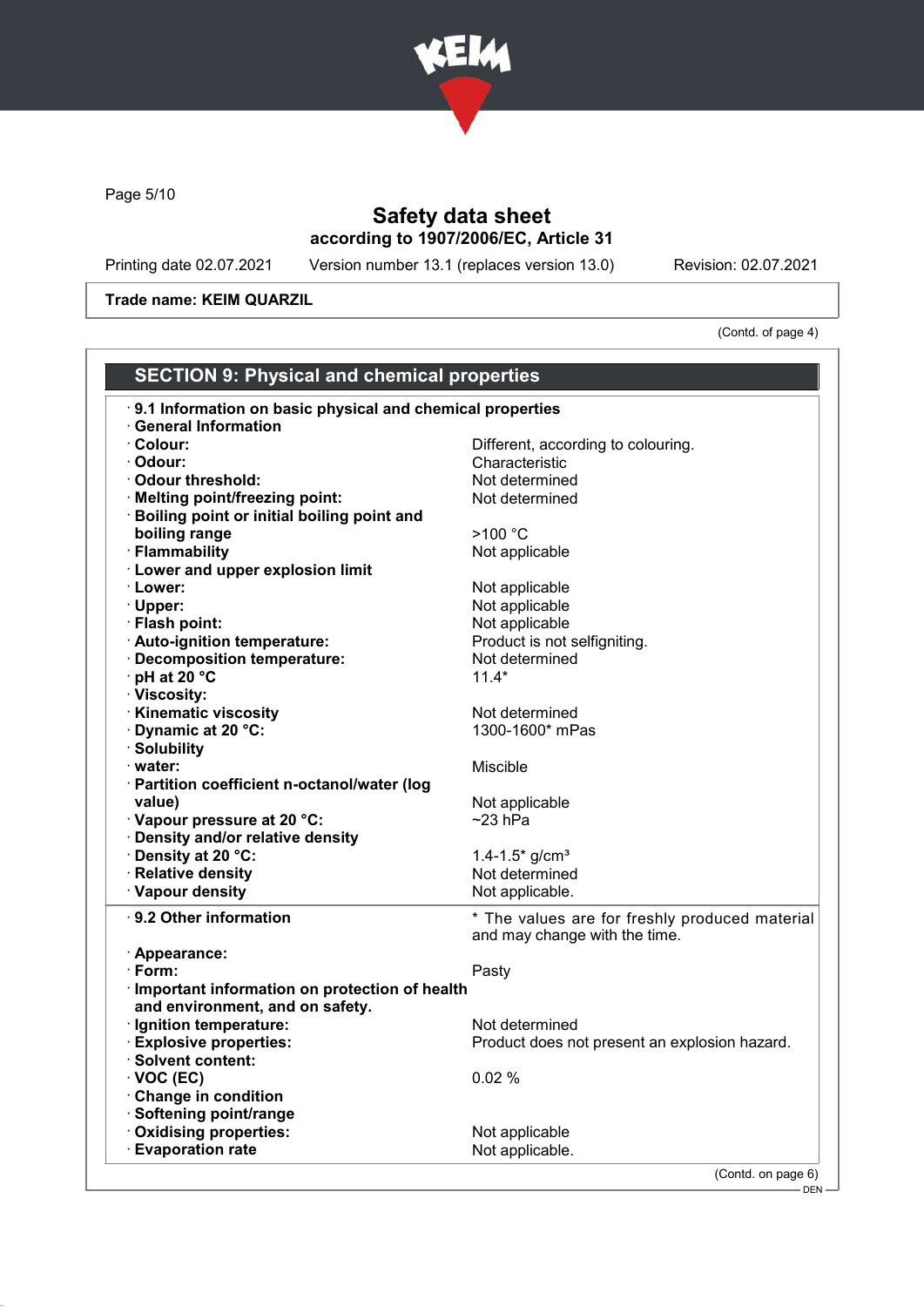

Page 6/10

## Safety data sheet according to 1907/2006/EC, Article 31

Printing date 02.07.2021 Version number 13.1 (replaces version 13.0) Revision: 02.07.2021

#### Trade name: KEIM QUARZIL

|                                            |      | (Contd. of page 5) |
|--------------------------------------------|------|--------------------|
| Information with regard to physical hazard |      |                    |
| classes                                    |      |                    |
| · Explosives                               | Void |                    |
| · Flammable gases                          | Void |                    |
| · Aerosols                                 | Void |                    |
| Oxidising gases                            | Void |                    |
| · Gases under pressure                     | Void |                    |
| · Flammable liquids                        | Void |                    |
| · Flammable solids                         | Void |                    |
| ⋅ Self-reactive substances and mixtures    | Void |                    |
| · Pyrophoric liquids                       | Void |                    |
| · Pyrophoric solids                        | Void |                    |
| · Self-heating substances and mixtures     | Void |                    |
| · Substances and mixtures, which emit      |      |                    |
| flammable gases in contact with water      | Void |                    |
| $\cdot$ Oxidising liquids                  | Void |                    |
| · Oxidising solids                         | Void |                    |
| · Organic peroxides                        | Void |                    |
| Corrosive to metals                        | Void |                    |
| · Desensitised explosives                  | Void |                    |

## **SECTION 10: Stability and reactivity**

· 10.1 Reactivity No further relevant information available.

- · 10.2 Chemical stability Stable under normal conditions of storage and use.
- · Thermal decomposition / conditions to be avoided:
- No decomposition if used according to specifications.
- · 10.3 Possibility of hazardous reactions No dangerous reactions known.
- · 10.4 Conditions to avoid No further relevant information available.
- · 10.5 Incompatible materials: No further relevant information available.
- · 10.6 Hazardous decomposition products:

No hazardous decomposition products if stored and handled as prescribed.

## **SECTION 11: Toxicological information**

· 11.1 Information on hazard classes as defined in Regulation (EC) No 1272/2008

- · Acute toxicity Based on available data, the classification criteria are not met.
- · LD/LC50 values relevant for classification:
- 13463-67-7 titanium dioxide [in powder form containing 1 % or more of particles with aerodynamic diameter  $\leq 10 \mu m$ ]

Inhalative  $|ATE \text{ mix } (4h) | > 5 \text{ mg/l } (inhalation)$ 

ATE mix  $\vert$  >2,000 mg/kg (dermal)

(Contd. on page 7)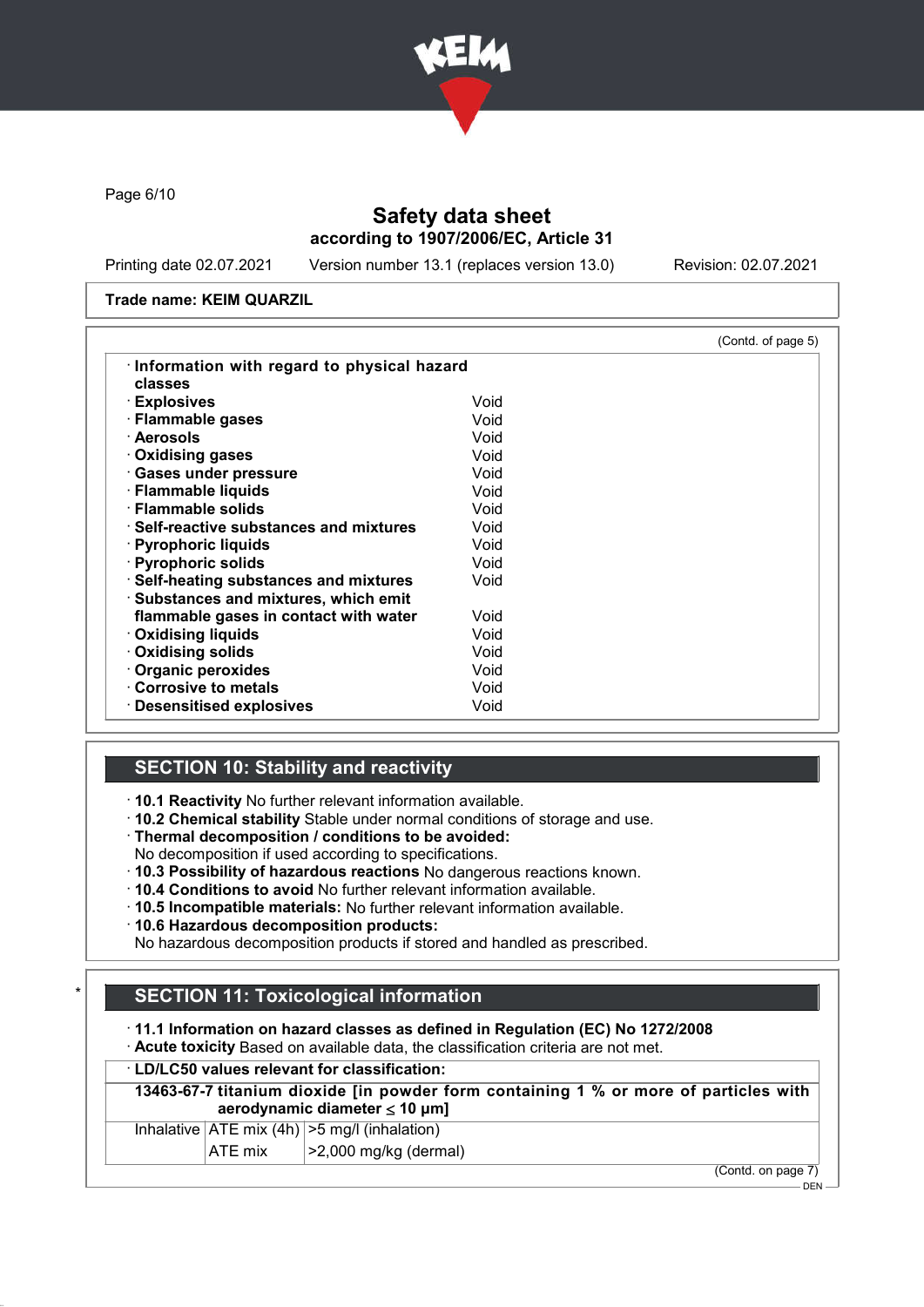

Page 7/10

## Safety data sheet according to 1907/2006/EC, Article 31

Printing date 02.07.2021 Version number 13.1 (replaces version 13.0) Revision: 02.07.2021

### Trade name: KEIM QUARZIL

|                                        | (Contd. of page 6)                                                                                                                                                                        |
|----------------------------------------|-------------------------------------------------------------------------------------------------------------------------------------------------------------------------------------------|
|                                        | $>2,000$ mg/kg (orally)                                                                                                                                                                   |
| <b>NOAEL</b>                           | 3,500 mg/kg /Oral (rat) (90d)                                                                                                                                                             |
|                                        | · Skin corrosion/irritation Frequent persistent contact with the skin may cause skin irritation.                                                                                          |
| Serious eye damage/irritation          |                                                                                                                                                                                           |
|                                        | In case of longer exposure, slightly irritating effect to the eyes is possible.                                                                                                           |
|                                        | · during inhalation: Irritant effect possible.                                                                                                                                            |
|                                        | during swallowing: Irritant effect possible                                                                                                                                               |
|                                        | Respiratory or skin sensitisation Based on available data, the classification criteria are not met.                                                                                       |
|                                        | · Germ cell mutagenicity Based on available data, the classification criteria are not met.                                                                                                |
|                                        |                                                                                                                                                                                           |
|                                        | · Carcinogenicity Based on available data, the classification criteria are not met.                                                                                                       |
|                                        | · Reproductive toxicity Based on available data, the classification criteria are not met.                                                                                                 |
|                                        | STOT-single exposure Based on available data, the classification criteria are not met.                                                                                                    |
|                                        | STOT-repeated exposure Based on available data, the classification criteria are not met.                                                                                                  |
|                                        | · Aspiration hazard Based on available data, the classification criteria are not met.                                                                                                     |
|                                        | Other information (about experimental toxicology):                                                                                                                                        |
|                                        | Experimental analysis are not available.                                                                                                                                                  |
| the individual components.             |                                                                                                                                                                                           |
| · Subacute to chronic toxicity:        |                                                                                                                                                                                           |
| · Repeated dose toxicity               |                                                                                                                                                                                           |
|                                        |                                                                                                                                                                                           |
|                                        | aerodynamic diameter $\leq 10$ µm]                                                                                                                                                        |
|                                        | Inhalative $NOAEC$ 10 mg/m <sup>3</sup> (rat) (90d)                                                                                                                                       |
|                                        | CMR effects (carcinogenity, mutagenicity and toxicity for reproduction) Not applicable                                                                                                    |
|                                        | 11.2 Information on other hazards                                                                                                                                                         |
| <b>Endocrine disrupting properties</b> | The product was not tested. The statements on toxicology have been derived from the properties of<br>13463-67-7 titanium dioxide [in powder form containing 1 % or more of particles with |

# **SECTION 12: Ecological information**

· 12.1 Toxicity

| · Aquatic toxicity:                                                                                                                                            |  |  |  |
|----------------------------------------------------------------------------------------------------------------------------------------------------------------|--|--|--|
| 13463-67-7 titanium dioxide [in powder form containing 1 % or more of particles with<br>aerodynamic diameter $\leq 10$ µm]                                     |  |  |  |
| NOEC $\geq$ 100,000 mg/kg (sediment fresh water)                                                                                                               |  |  |  |
| >100 mg/kg (freshwater alga) (OECD 201)<br>EC50                                                                                                                |  |  |  |
| >10,000 mg/l (algae) (ISO 10253)<br>EC 50                                                                                                                      |  |  |  |
| LC 50   > 10,000 mg/l (marine fish) (OECD 203)                                                                                                                 |  |  |  |
| >1,000 mg/l (freshwater fish) (EPA-540/9-85-006)                                                                                                               |  |  |  |
| >1,000 mg/l (daphnia) (OECD 202)                                                                                                                               |  |  |  |
| . 12.2 Persistence and degradability No further relevant information available.<br>. 12.3 Bioaccumulative potential No further relevant information available. |  |  |  |

(Contd. on page 8)

 $-$  DEN -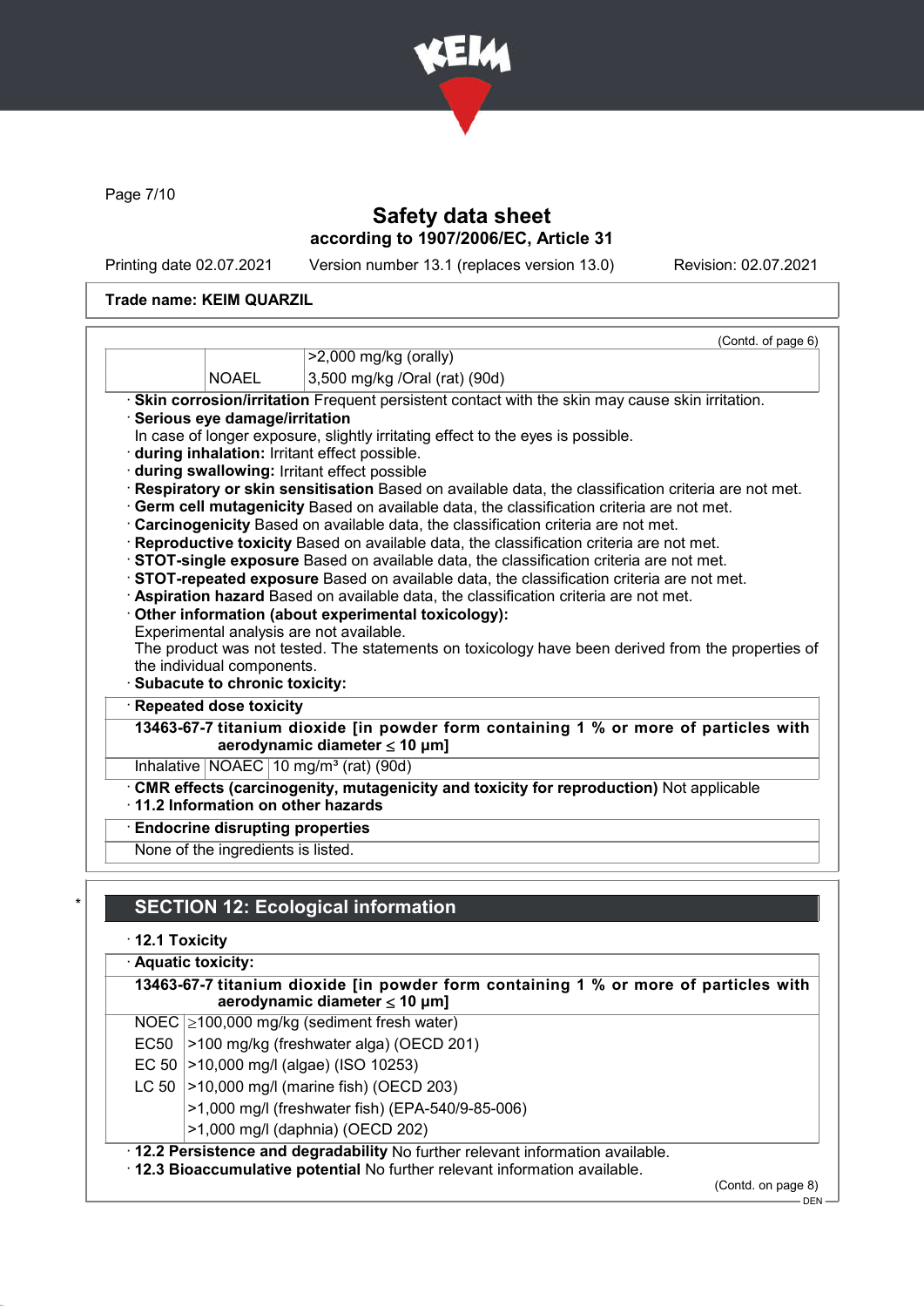

Page 8/10

### Safety data sheet according to 1907/2006/EC, Article 31

Printing date 02.07.2021 Version number 13.1 (replaces version 13.0) Revision: 02.07.2021

#### Trade name: KEIM QUARZIL

- (Contd. of page 7) · 12.4 Mobility in soil No further relevant information available. · 12.5 Results of PBT and vPvB assessment · PBT: Not applicable · vPvB: Not applicable · 12.6 Endocrine disrupting properties The product does not contain substances with endocrine disrupting properties. · 12.7 Other adverse effects No further relevant information available. · Additional ecological information:
	- · AOX-indication:

Due to the substance of content which do not include organic jointed halogens, the product can not take influence on the AOX-load of the waste water.

- · According to the formulation contains the following heavy metals and compounds from the EU guideline NO. 2006/11/EC:
- The product contains TiO2.

### General notes:

Do not allow product to reach ground water, water course or sewage system.

At present there are no ecotoxicological assessments.

The statements on ecotoxicology have been derived from the properties of the individual components.

Water hazard class 1 (German Regulation) (Self-assessment): slightly hazardous for water

## SECTION 13: Disposal considerations

#### · 13.1 Waste treatment methods

· Recommendation

Must not be disposed with household garbage. Do not allow product to reach sewage system. Disposal must be made according to official regulations.

· European waste catalogue

08 01 12 waste paint and varnish other than those mentioned in 08 01 11

- · Uncleaned packaging:
- · Recommendation: Disposal must be made according to official regulations.
- · Recommended cleansing agents: Water, if necessary with cleansing agents.

| <b>SECTION 14: Transport information</b>          |      |                    |
|---------------------------------------------------|------|--------------------|
| 14.1 UN number or ID number<br>· ADR, IMDG, IATA  | Void |                    |
| 14.2 UN proper shipping name<br>· ADR, IMDG, IATA | Void |                    |
| 14.3 Transport hazard class(es)                   |      |                    |
| · ADR, IMDG, IATA<br>· Class                      | Void |                    |
|                                                   |      | (Contd. on page 9) |
|                                                   |      | $DEN -$            |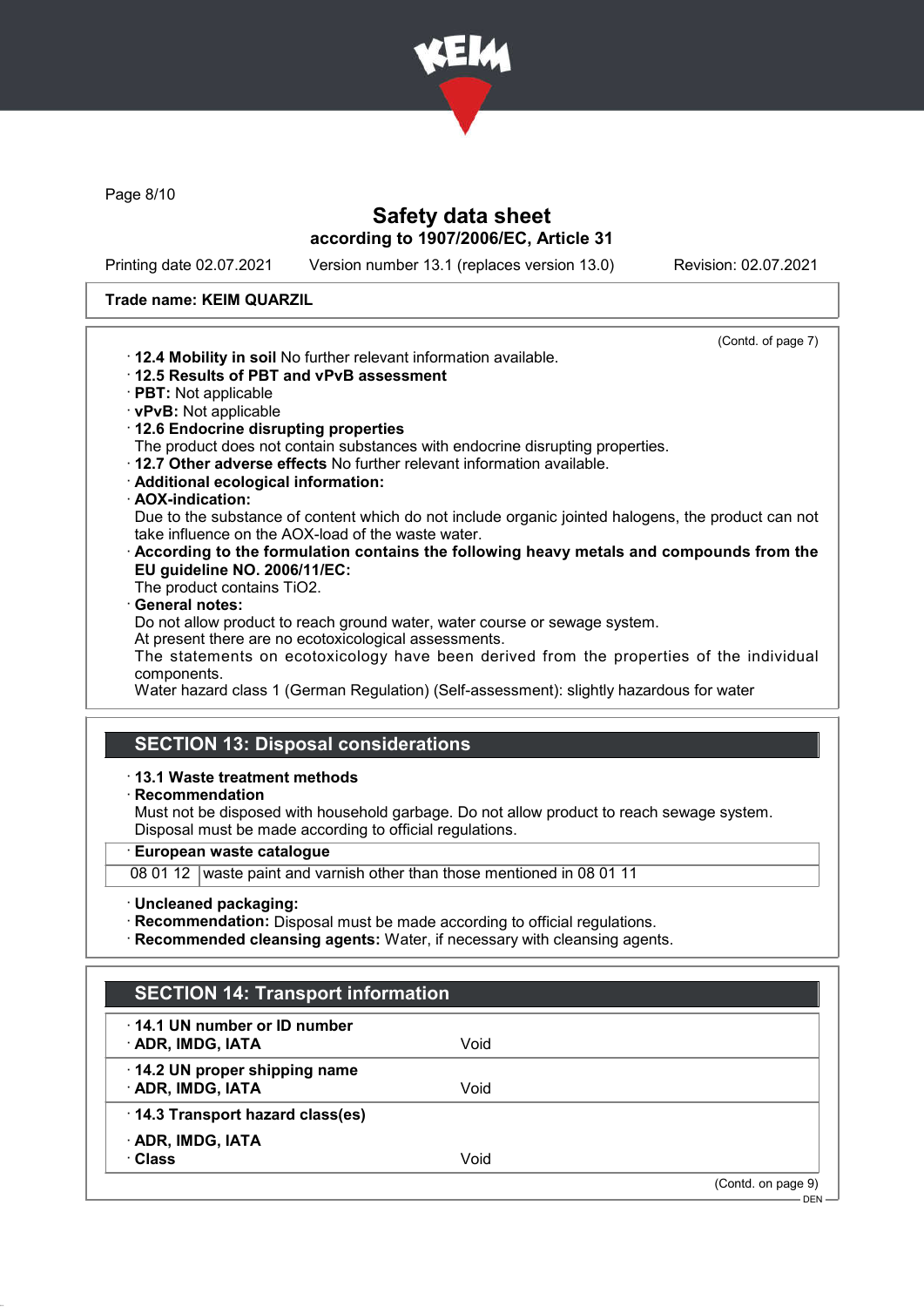

Page 9/10

### Safety data sheet according to 1907/2006/EC, Article 31

Printing date 02.07.2021 Version number 13.1 (replaces version 13.0) Revision: 02.07.2021

#### Trade name: KEIM QUARZIL

|                                                                        | (Contd. of page 8)                                            |
|------------------------------------------------------------------------|---------------------------------------------------------------|
| 14.4 Packing group<br>· ADR, IMDG, IATA                                | Void                                                          |
| 14.5 Environmental hazards:<br>· Marine pollutant:                     | No.                                                           |
| 14.6 Special precautions for user                                      | Not applicable                                                |
| 14.7 Maritime transport in bulk according to<br><b>IMO instruments</b> | Not applicable                                                |
| · Transport/Additional information:                                    | No dangerous good in sense of these transport<br>regulations. |
| · UN "Model Regulation":                                               | Void                                                          |

### **SECTION 15: Regulatory information**

- · 15.1 Safety, health and environmental regulations/legislation specific for the substance or mixture
- · Labelling according to Regulation (EC) No 1272/2008

For information on labelling please refer to section 2 of this document.

- · Directive 2012/18/EU
- · Named dangerous substances ANNEX I None of the ingredients is listed.

· LIST OF SUBSTANCES SUBJECT TO AUTHORISATION (ANNEX XIV)

- None of the ingredients is listed.
- DIRECTIVE 2011/65/EU on the restriction of the use of certain hazardous substances in electrical and electronic equipment – Annex II
- None of the ingredients is listed.
- · REGULATION (EU) 2019/1148
- Annex I RESTRICTED EXPLOSIVES PRECURSORS (Upper limit value for the purpose of licensing under Article 5(3))

None of the ingredients is listed.

Annex II - REPORTABLE EXPLOSIVES PRECURSORS

None of the ingredients is listed.

### · National regulations:

· Waterhazard class: Water hazard class 1 (Self-assessment): slightly hazardous for water.

· Other regulations, limitations and prohibitive regulations

· Substances of very high concern (SVHC) according to REACH, Article 57 Not applicable

- · Product-Code/Giscode: BSW10
- · 15.2 Chemical safety assessment: A Chemical Safety Assessment has not been carried out.